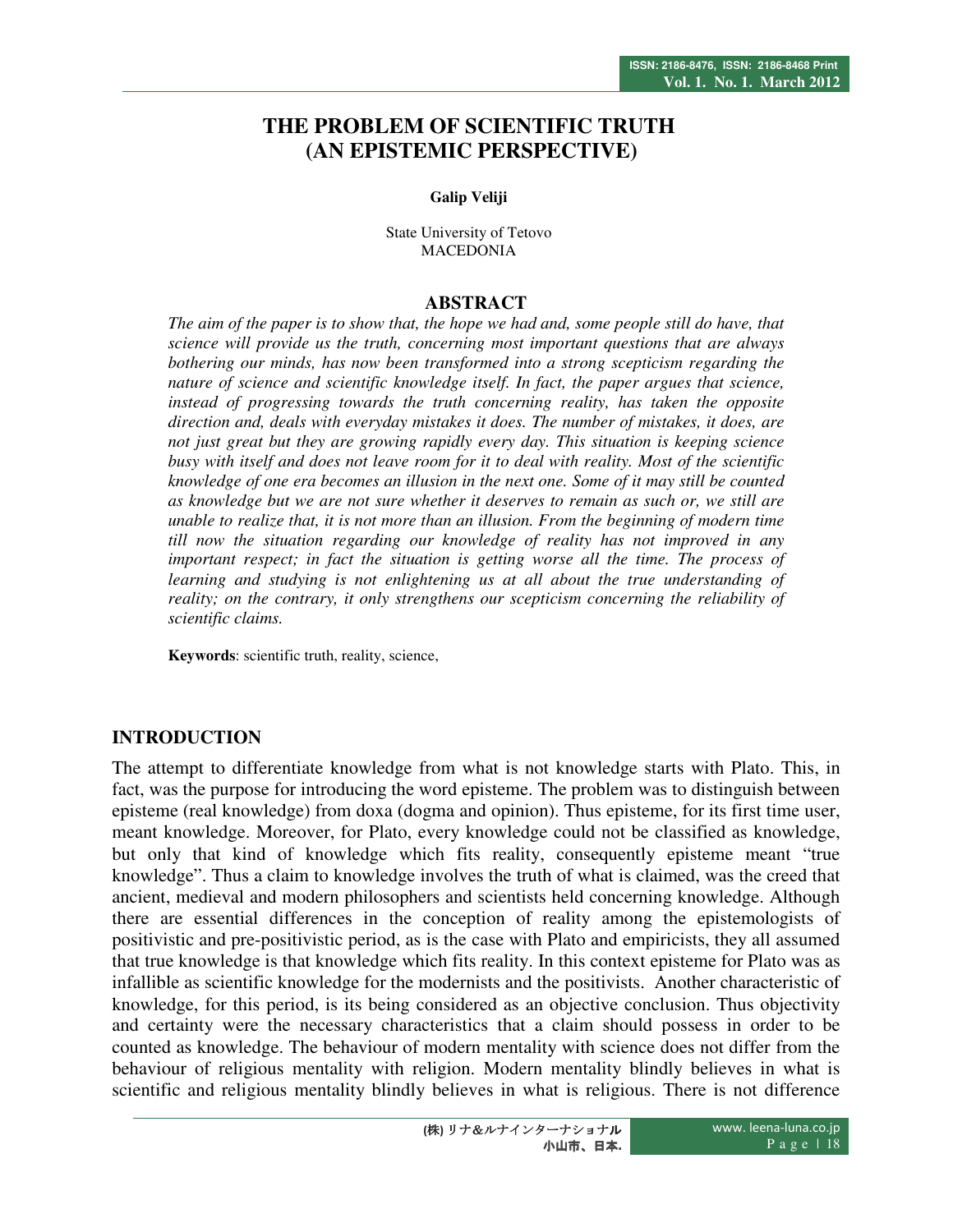between science as it is comprehended by modern mind, and religion. Both are religions, in the sense that, both are indubitable foundations for their fancies.

### **CONTEMPORARY CONCEPTION OF EPISTEME (SCIENTIFIC TRUTH)**

Contemporary epistemology refutes the classical conception of knowledge as that which is based on some indubitable foundations. What remains unchanged about science and philosophy, in general, in contemporary thought, is their being the pursuit of truth. But, it is a fact that scientific conclusions regarding reality are no longer undisputed. They are always subject to conditions and, therefore, change. This means that the contemporary epistemic outlook, in science and decision–making process, has changed its presupposition. "Stability of knowledge can no longer be guaranteed".<sup>1</sup>

According to contemporary epistemologists, scientific knowledge is subject to change, not in the sense that it can no longer claim scientific status, but, in the sense that, even scientific knowledge is subject to flux and change. Thus absolute certainty is not necessary for knowledge. Knowledge, according to contemporary epistemologists, requires reasonable justification not absolute certainty.2

We will never be able to specify when a conclusion will be changed, or when it will be reasonable to doubt it in terms of knowledge about some sort of reality. But, the possibility of change must be granted. The obvious fact of this instability of scientific knowledge compelled the scientist to distinguish between reality and scientific conclusion, concerning the reality, or, between the truth that we try to understand and our understanding of it. An interesting explanation of these two kinds of truth we find in Herald Brown.<sup>3</sup>

He refers to the given, or the truth that we try to define as  $T_1$  and this represents, for him, the reality as it is, in itself. After his research concerning  $T_1$  the scientist comes to the conclusion equating it to Reality. This conclusion by the scientist, after its being accepted by the scientific community as such, represents scientific truth concerning the reality to which he refers to as  $T_2$ . Bases on this situation every scientific conclusion is  $T_2$ , because it contains in itself the possibility of being changed in the future.<sup>4</sup> It also should be added that Whitehead already warned, in 1925, about the absolutist claims of scientific conclusions. In his book *Science and the Modern World* he points to the "Illusion of Finality" among positivistic oriented scientists.  $T_2$  is equal to  $T_1$  if, and only if, we have the adequate expression of reality, about which we can never be sure. It is clear that scientific truth, in contemporary Western philosophy is based,

 $\overline{a}$ 

<sup>1</sup> Feyerabend, Paul. *Philosophical Papers* (Cambridge: Cambridge University Press, 1981; 2: 71.

<sup>2</sup> Garrett Thompson. *An Introduction to Modern Philosophy* (San Francisco: Wadsworth Publishing Company, 1993); 17. John Dewey in his Gifford Lectures, *The Quest for Certainty*, (1928) made the point that even Descartes and his followers thought of scientific knowledge as something that is conducted in order to play it safe in terms of reality. They were searching in order to attain absolute secure knowledge.

<sup>3</sup> Harold Brown. *Perception Theory and Commitment,* (Chicago: Chicago University Press, 1977); 151-2. Again, the pioneering work and classic in the philosophy of science in its own right, E. A. Burtt, *The Metaphysical Foundation of Modern Science* (New York: Anchor Book, 1923, and many reprints, thereafter, has shown convincingly, by using Newton as a case study, that science, indeed, operates on the basis of presuppositions. See R. G. Collingwood, *Essay on Metaphysics* (Oxford: Oxford University Press, 1958), who works out a metaphysics of presupposition.

<sup>4</sup> Stephen Toulmin is useful in dealing with this situation, see his two volumes, *Understanding* (Oxford University Press, 1975).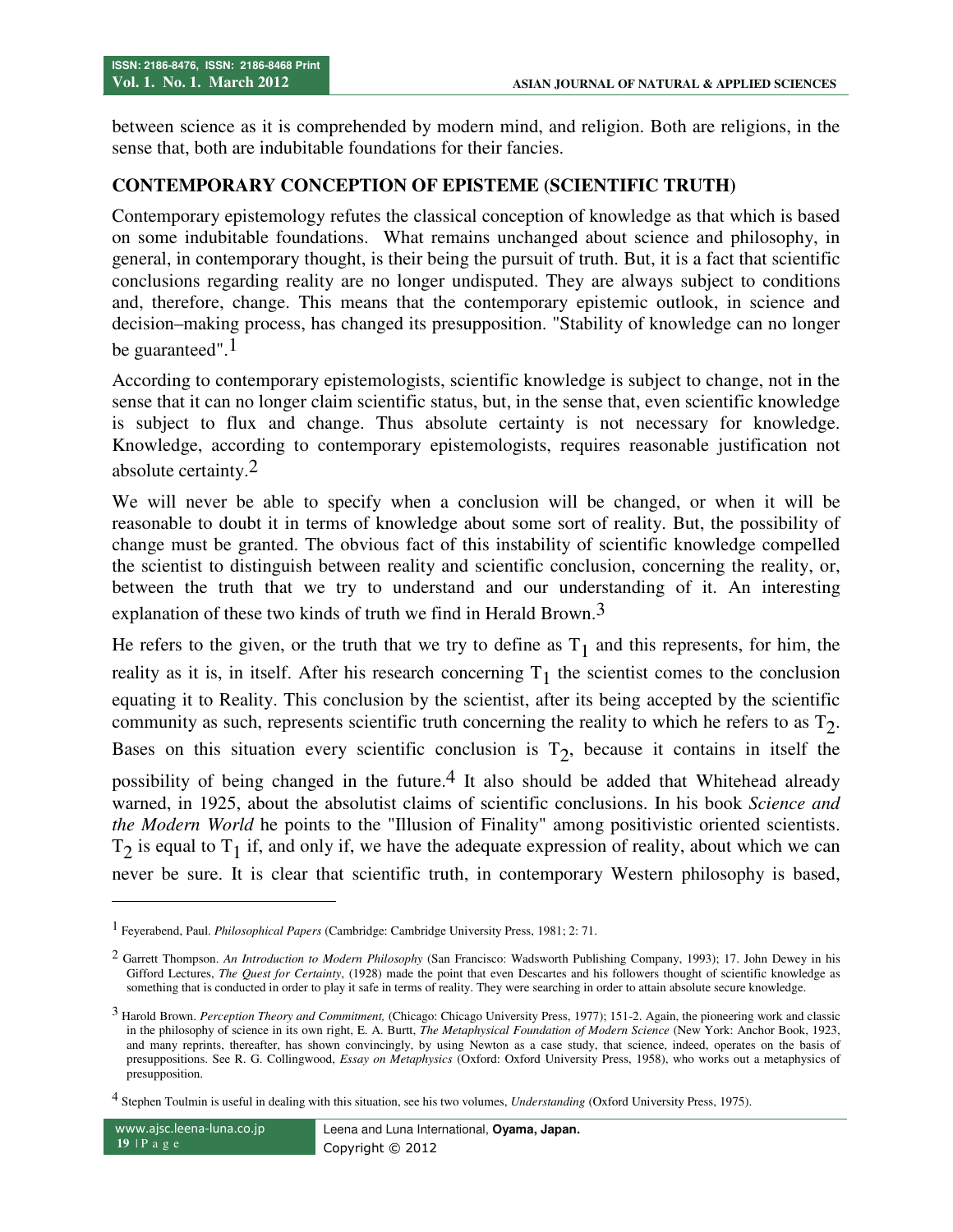neither on indubitable foundation, nor on individual efforts.<sup>5</sup> Every conclusion made by any individual scientist in any field must be tested and consensus reached by the community of scientists in the respective fields, For as Brown claims:

*Scientific knowledge in any era is what the scientist actively takes as such, and the scientific knowledge of an era maybe rejected as error in the next. But the rejection of previously accepted claims will itself be made on the basis of the currently accepted views, which are themselves fallible.6*

It is clear by now that, contemporary conception of scientific knowledge, or episteme, defers from pre-positivistic and positivistic conception of knowledge in two important points: first, that scientific knowledge is an inter-subjective decision and, second, it is always subject to change. For *"There is always the possibility that new form of thought will arrange matters in a different way and will lead to a transformation even of the most immediate impressions we receive from the world."7*

According to contemporary epistemologists the myth of objectivity and absolute certainty is replaced by intersubjectivity and scientific truth. Until recently, scientific knowledge was considered the infallible truth about the world. The priority of science to other kinds of inquiry consisted in its producing a verified or confirmed knowledge i.e. knowledge which is based on practical consequences. For contemporary epistemologists individual verification is not sufficient in assessing the truth of a scientific statement. Hence, a discovery can be called scientific, only if it is accepted by the consensus of the participants, or observes as such. In a scientific research, the individual scientist, observes particular facts of experience, collects these facts, and then comes with a conclusion about the observed facts. The conclusion drawn from the observations or experiments of these facts have to be confirmed and accepted by the consensus of other participations as well. Thus for postmodern epistemologists, the consensus of the participants is counted as the basis for every scientific inquiry. This gives scientific research the character of a team work. The work of the investigator in the scientific investigations consists in the interpretation of the collected facts, and in the fact that the discoverers give their reports as a result of their observations. For, as Feyerabend maintains, *"The history of science, after all, does not just consist of facts and conclusions drawn from facts. It also contains ideas, interpretations of facts, problems created by conflicting interpretations, mistakes, and so on."8* Our knowledge of the world begins by the study of the appearances in it. The real world for us is our experience of these appearances. No individual decision about an appearance can be counted as true, until it is confirmed and accepted by the wider insight as such. With our ideas and opinions we try to formulate the real contents of our experience. This formulation of the individual observer of any field has to be confirmed and accepted as such by a group of observers of the same field in order to be counted a scientific truth. A true opinion can be counted as true, only if it expresses a view that is confirmed by the consensus of the participants. A false opinion, on the other hand, is the

-

<sup>5</sup> This conception of Truth, being part of the future, and, therefore subject to change is Peircean in character. See Nicholas Rescher's *Peirce's Scientific Method* (Pittsburgh: Pittsburgh University Press, 1985).

<sup>6</sup> Herald Brown. *Perception Theory and Commitment, op. cit.*, 151.

<sup>7</sup> Feyerabend. *Philosophical Papers*, ibid., 71.

<sup>8</sup> Paul Feyerabend , Against Method ( New York :Verso, 1988 ), 11.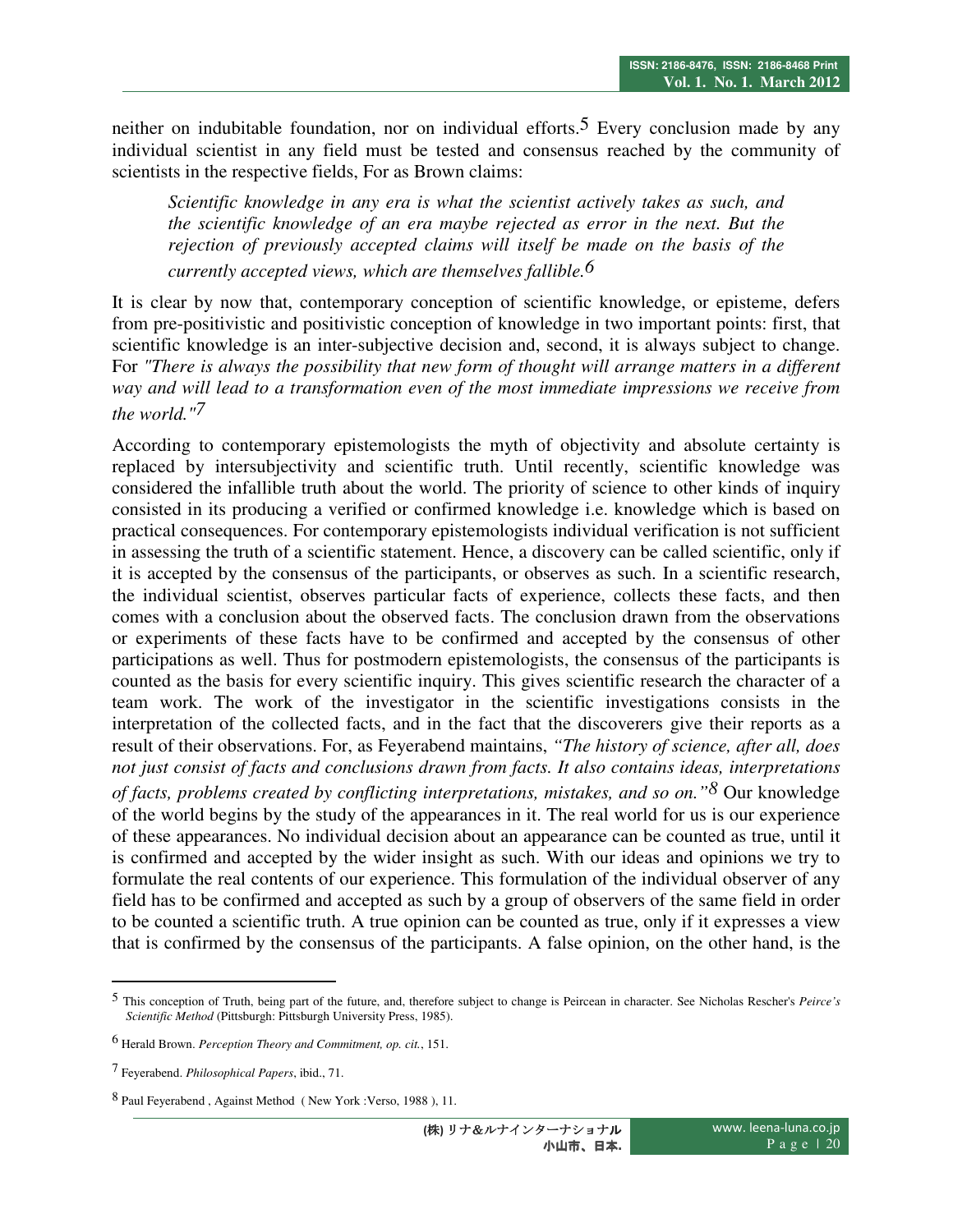one that is not accepted as such by the wider insight. Scientific knowledge, for contemporary epistemologists, is fallible, and that which decides about the truth and falsity of such knowledge is again the consensus (community) of the researchers i.e., participants. There is no single idea that can represent the truth about a fact forever, because conditions making possible our decision about it are timeless. They are always subject to change. As a consequence scientific reality is also subject to change, not in the sense that it must be changed, but in the sense that it may be changed, and it will always depend upon the community of the investigators and what they will discover to be the case in the long run.

 In the process of education the present generation is analyzing, criticizing and interpreting present knowledge to the new generations. This is what we do in our universities and other institutions of knowledge, whether the ideas accepted as true today will remain so in the next generation depends upon them. Therefore, future is a part of today's knowledge. It is mainly this process that gives scientific research an infinite character. We can offer no guarantee that truth, as we accept today, will remain the same in the future. It simply depends on the next generations and it remains to be their problem. Scientific decisions are subjective opinions accepted as such by other subjects in the fields, not necessary objective guidelines. Knowledge is a conclusion that has been acquired by human investigators. The final word about its truthfulness belongs to investigators i.e., subjects not to objective criteria.

 "…*subjectivism signifies intercultural equality and respect. The world as it truly is (if indeed it may ever truly be said to be anything ) is made up of tremulous subjectivities; objective facts and generalizations are the expressions and tools of domination*" 9 Contemporary epistemologists "…*attack the long-standing belief in objectivity. Because it is impossible to build an argument or interpret an event or even gather data without a purpose and perspective, objectivity in the traditional sense becomes a myth. Something like objectivity may be attained; however, through intersubjectivity: that is an aggregation of interpretations from various perspectives may yield as nearly an unbiased picture as we can obtain.*"10 We must make the students aware that "*we generally assume that the material we teach, if not actually verified as true, is at least accepted by a scholarly community as not false. We recognize that today's scientific knowledge may be falsified or revised in the future, but we do not intentionally transmit to our student's material that is false or misleading*"11

 Thus for the contemporary epistemologists knowledge, in science and other fields, is an accepted, not a true, belief.

The myth of the certainty of knowledge has to be replaced by the requirement for its continual improvement and growth. Knowledge yielding procedure started with participation and its growth continued with additions, criticisms and changes done by the participants. In this context we must not forget that we as individuals belong to different national religious, cultural and ethnic groups. These differences represent a good basis for various approaches regarding

l

<sup>9</sup> Ernest Geller, Postmodernism Reason and Religion, (London: Routledge 1992) 26.

<sup>10</sup> Nel Noddings, Philosophy of Education, (Westview Press,1998 ),73.

<sup>11</sup> Nel Naddings, op,cit, 111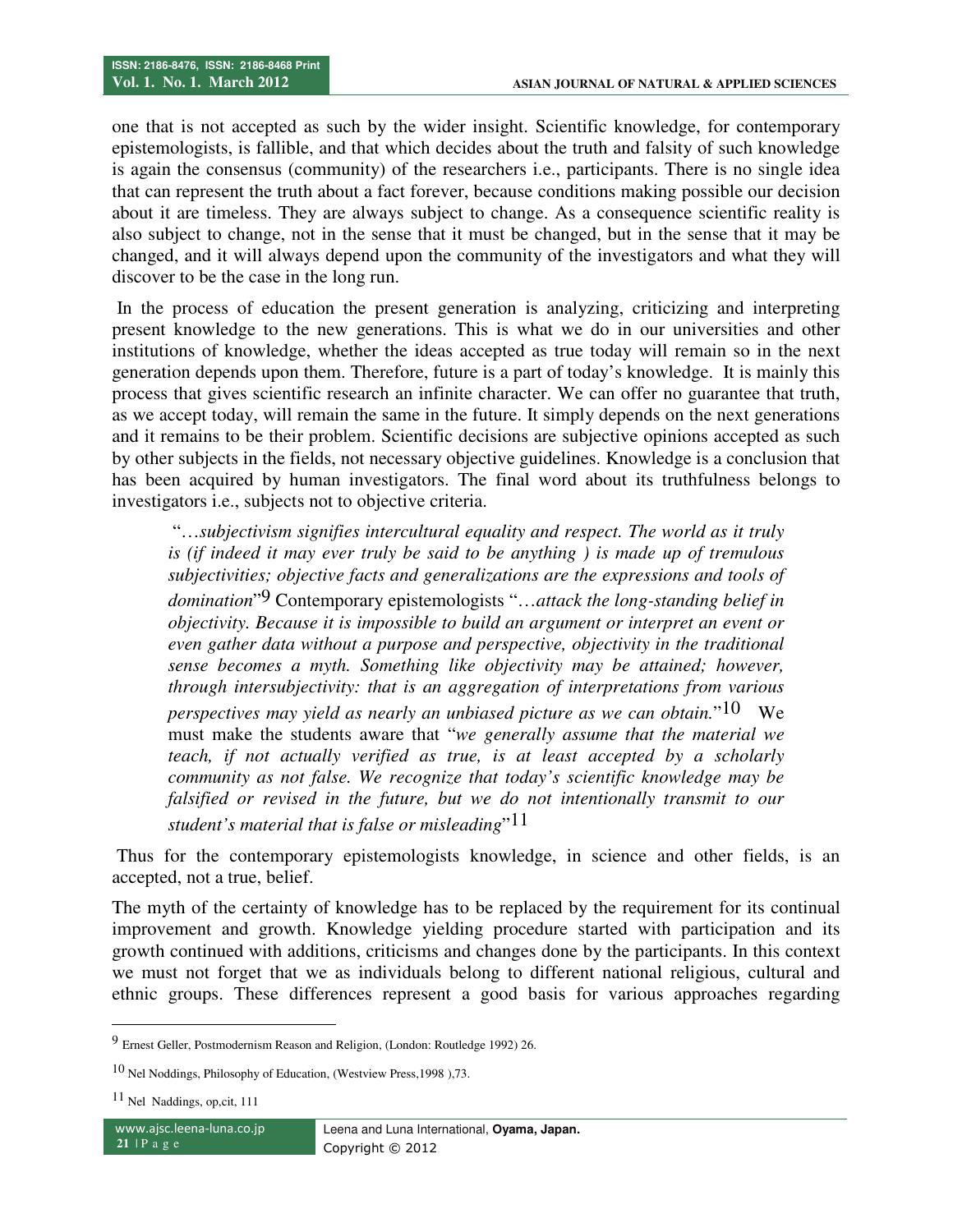knowledge. A variety of approaches lead to various views and various views lead to the growth of our knowledge, which represent the purpose of education regarding knowledge.

The claim in terms of the final understanding of reality means, basically, the end of wonder. It means the end of knowing, since it forces reality into a contradictory situation with what is going on in the real life. Observing human beings shows that, this species, is always eager to learn. From the newborn to the advanced mature humans, there is continual interest among individuals. Questioning, which is the starting point for learning, is a human permanent property and can never have final answers, it may have various and differentiated answers, but never final. However, our inability to pose further questions about a kind of reality does not mean that there are no further questions to be asked. In every scientific conclusion only a very small part of what it contains represents a new claim or new explanation, the rest of what the conclusion contains represents the justification of the appearance of the new claim which is constituted of the scientific weaknesses of the previous claims about the same problem. What separated Thales from modern physics is one oxygen atom, for, according to modern science; all substances are ultimately derived from hydrogen.

The greatest part of the justification of new claims is constituted from the correction of previous knowledge. Every reasonable claim in the field of science reflects the dogmatic character of one or some previous claims. What we call the growth of knowledge is not the accumulation of knowledge upon knowledge but the correction of the existing knowledge. So what is growing is not knowledge but our everyday awareness of the dogmatic sides of what we have considered as knowledge. Knowledge yielding procedure, as Popper says, is nothing more than "trial and error". Every effective trial of today is, in essence, a very possible error of tomorrow. There is no reality outside there. What we call reality, which is surrounding us, is not an independent objective reality but a kind of reality that depends very much on us. Our surroundings are necessary for our living. Our ability to understand is the necessary spirit that keeps reality alive. We are those who have to play the role of giving continuous freshness to that reality with our process of understanding and this is what protects reality from death for, a dead reality, does not exist. If we accept and believe blindly with what is said than reality fades and, of course, dies. But the uninterrupted interpretation of every generation of it, keeps it always real, alive, interesting, and fresh. In fact, different interpretations of every generation of it reflect the infinite beauty and attractiveness of the same reality and the only way of the continuation of its existence. Our thoughts and interpretations constitute the necessary spirit that keeps reality alive.

All interpretations are possibilities, included in the same whole that we call reality, which in essence, are the building blocks and the necessary constituents of the same reality. *"Learning is not about once-and-for-all answers or exact repetition, but finding out about the variations that may or not lead to the same result*".<sup>12</sup> We are not born to follow other people's words and understandings but actively participate in the process of learning which is the only way of keeping reality fresh, real and alive. There is nothing around us which is not subject to our comprehension and understanding; it only depends on whether we decide to play our role which, of course, is a hard work, much harder than following the others. Only immature people continue to live under the pressure of the understandings of their elders. *"Thought leads to social systems, and nothing dictates the future as ruthlessly as an established thought infrastructure. The most* 

-

<sup>12</sup> Jonsson Bodil, Teen thoughts about time, London: Robinson, 2003, 22.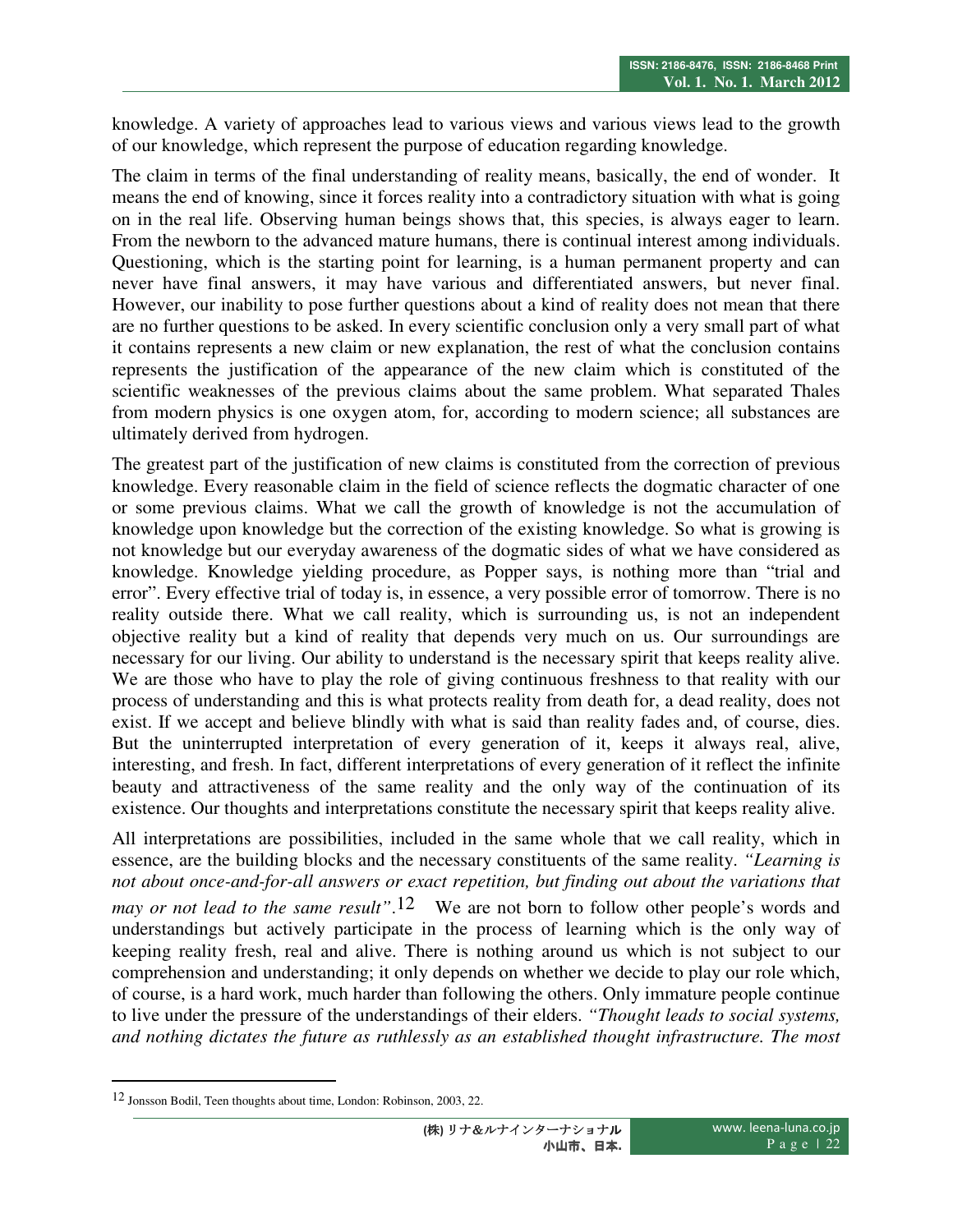*effective way of chancing the future is to create a new system of thought".*13 If we would be so brave as to doubt in Aristotle's sayings, before Copernicus, we would not lose 2000 years on the development of science. So that, we would be in much better position today, compared to where we are. If we would be so hard working as to more seriously analyse and suspiciously look at Darwinian evolution, right from the beginning, we would not lose more than one century transmitting Darwinism to new generations in our educational system as scientifically true, which in essence, is not more than a myth.<sup>14</sup> Any scientific decision considered as absolute certainty, as is the case with evolution more than 100 years, ceases to be a science, it becomes a dogma. And, *"When, furthermore, the cabal's views proceed to invade the educational system, becoming taught to large numbers of students, who, faced by the constant burden of difficult examinations, are not in a position to defend themselves, dogma becomes established"15.* The aim of teaching should be paving the way to students for critical and creative thinking which is a hard work and demands great efforts from academicians, of course, if they mind to be successful in this context. We cannot achieve this result by pushing pupils and students to constantly read what is in books and marking them based on how much they have memorized from what they have read, or based on the fitness of what they have written with our knowledge and what is in books. The business of scientific thinking is not to deal with what is written or what is been said, but to explore that which is not written and to bring in to existence that which is not said. This can only be done by new, fresh, dynamic and different interpretations of what is already oldfashioned. And the aim of learning should be, to benefit from what we read and hear in our way of thinking, not to become the slaves of what we read and hear. We cannot make progress in science by following methods and trying to fit our views to the existing paradigms of scientific knowledge. the aim of science is not to obtain reliable solutions that will be available forever. In fact the greatest tragedy to humanity is brought by the classical consideration of scientific conclusions as infallible, and scientific truth as universal and the only reliable truth. "*The attempt to enforce a universal truth (a universal way of finding truth) has led to disasters in the social domain and to empty formalisms combined with never-to-be fulfilled promises in the natural sciences*."16 Scientific reliability does not consist of our run towards some indubitable foundations on which we will fully trust, on the contrary, scientific reliability means a suspicious approach towards every solution. Scientific reliability is mainly constituted of individuals reliability to themselves, which is the necessary constituent of critical approach. The critical approach towards a solution is the only path that makes possible our participation in the

knowledge yielding procedure. In fact the suspicious approach is the only necessary constituent of critical behaviour. The only reason why science deserves to be trusted, if it can be said that it deserves any trust, is because of its untrustable approach towards scientific claims. Our untrustable approach reflects our confidence in ourselves so that we can play our part in the process of our strive towards the better in knowledge. The main purpose of educators should be to raise human beings with confidence in themselves. If we brainwash our children with a baseless representations of science, as a ready-made packaged conclusion, to be known and

<u>.</u>

<sup>13</sup> Ibid, 70.

<sup>14</sup> Vine Deloria Jr., Evolution, Creationism, and Other Modern Myths, ( Golden, Colorado: Fulcrum Publishing 2002).

<sup>15</sup> Fred Hoyle & Chandra Wickramasinghe, Our Place in the Cosmos, ( London: Phoenix 1996) 15.

<sup>16</sup> Paul Feyerabend, Farewell to Reason, ( New York: Verso 1987 ), 61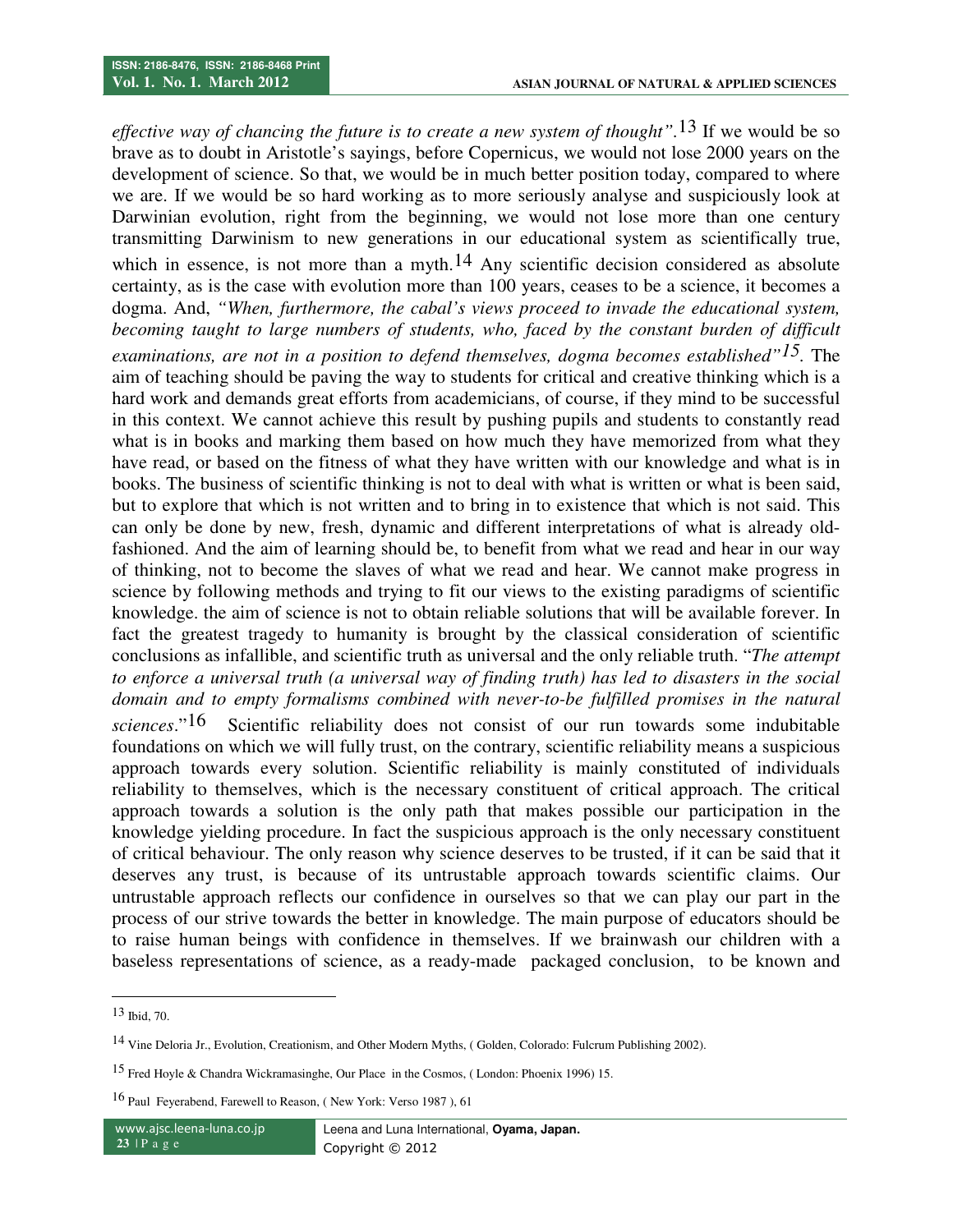obeyed accordingly, the result will be a passive generation that will consider obedience a success. Our advancement towards a better way of knowing cannot be done with the guides and dictas of dead people. Of course we will know what was previously said about the matter but this knowing will be done with the purpose of judging, not with the purpose of obeying. The present knowledge is not an object for obedience it waits to be reshaped, restated or reproved. These are the activities that give scientific knowledge its fresh character. The authors and patrons of knowledge are generations (participans), they play and have to play with knowledge, everything they can, in order to achieve the better. Knowledge is not our master, we are the masters of knowledge.

Science, in positivistic sense, becoms our master that dictates us how to act and compells us to become its obedient slaves. Positivistic interpretation of scientific truth as objective and based on independent facts gave scientific knowledge the status of absolute truth. Thus, science as interpreted by positivists, looses its characteristics of being a science, it looks more like a religion. Moreover, for some decades science replaced religion in Europe. A well number of people behaved with science as believers do with rvealed truth. "*The emotional energy we had once invested in religion as an absolute source of authority was ucritically transfered to science,* 

*which then became our guarantor of truth*."<sup>17</sup> For those who concider science this way, religion also has to be subject to scientific criteria, i.e. objective and independent facts. Thus science, in the positivistic sense, was an invented religion, a religion that will serve as objective standard for testing all religions, and scientists its prophets. What seems strange in this issue is the fact that even though we all accept that science is a human activity, i.e. it is the achievement of the subject, or subjects, we still try to defend the existence of objective scientific criteria. Science is a human activity and consequently whatever affects the scientists will have an affect on science.The only way of progress is the replacement of authoritative knowledge with freedom of thinking, which is the only way for the continuous production of knowledge. Authority has no mercy; it uses every means, in order to destroy anyone who wants to stay in front of it. The case with the social scientists, that try to preserve the stability of existing knowledge, is no different. They do everything to preserve the existing, because, if otherwise, they will lose their authority in the field of knowledge. I think Feyerabend is absolutely right in his suggestion that, *"science's "social authority …has now become so overpowering that political interference is necessary to restore a balanced development.<sup>18</sup>*"The concepts, like objectivity, stability, certainty, exactness, facticity have no positive contribution in the process of the development of knowledge, they are tricky inventions of the authorities that guarantee them the role of controllers of knowledge par excellence, so that, they remain in the domain of absolute knowledge. Objectivity, absolute certainty, exactness, patriotism, nationalism, national scientific institutions, are the band marks of closed societies. In an open society all these characteristics disappear. We must not forget that,

"*Everything we experience as an object invokes a subjective response from us"19* Nature has no dogmas, but mysteries and complicated phenomena open to our understanding of them. There are no natural dogmas. Dogmas are artificial inventions that serve the authorities in their aims of

 $\overline{a}$ 

<sup>17</sup> Vine Deloria Jr, Evolution Creationism And Other Modern Myths, (Colorado: Fulcrum Publishing 2002), 36

<sup>18</sup> Paul Feyerabend , Against Method (New York: Schocken Books, 1975), 216.

<sup>19</sup> Vine Deloria Jr,. Evolution, Creationism, and Other Modern Myths, op. cit.., 25.